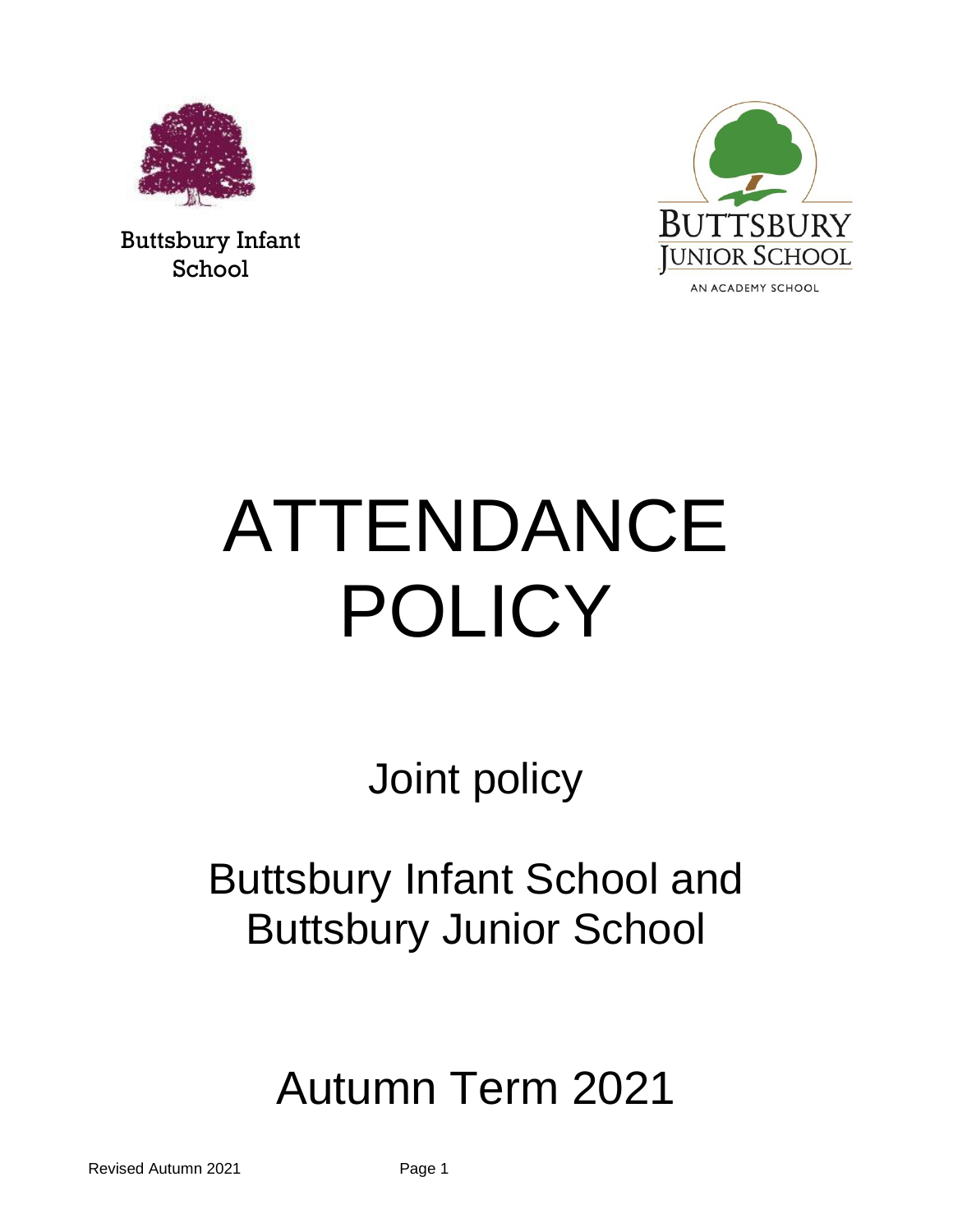# **Buttsbury Infant School and Buttsbury Junior School**

# **Attendance Policy**

# **Covid-19 pandemic**

Buttsbury Infant School and Buttsbury Junior School will implement all DfE policies and guidelines relating to attendance during the Covid-19 pandemic. The expectation is that all pupils will attend school and the Pupil Attendance Policy will be implemented.

If parents or students have concerns about attendance during the pandemic they should speak to the school office in the first instance. The school's risk assessment refers to attendance and the steps that the school will take to promote attendance at the current time.

# **Introduction and Background**

Buttsbury Infant School and Buttsbury Junior School recognise that positive behaviour and good attendance are essential in order to raise standards of pupil attainment and to give every child/young person the best educational experience possible.

This policy is written with the above statement in mind and underpins our school ethos to:

- Promote children's welfare and safeguarding
- Ensure every pupil has access to the full time education to which they are entitled
- Ensure that pupils succeed whilst at school
- Ensure that pupils have access to the widest possible range of opportunities at school, and when they leave school

For our children to gain the greatest benefit from their education it is vital that they attend regularly and be at school, on time, every day the school is open unless the reason for the absence is unavoidable. **It is a rule of these schools that pupils must attend every day, unless there are exceptional circumstances and it is the** *headteacher***, not the parent, who can authorise the absence.**

Any absence affects the pattern of a child's schooling and regular absence will seriously affect their learning. Any pupil's absence or late arrival disrupts teaching routines and so may affect the learning of others in the same class. Ensuring a child's regular attendance at school is a parental responsibility and permitting absence from school without a good reason creates an offence in law and may result in prosecution.

This policy seeks to ensure that all parties involved in the practicalities of school attendance are aware and informed of attendance matters in school and to outline the schools' commitment to attendance matters. It details the responsibilities of individuals and groups involved and the procedures in place to promote and monitor pupil attendance.

Our policy aims to raise and maintain levels of attendance by:

- Promoting a positive and welcoming atmosphere in which pupils feel safe, secure and valued.
- Raising awareness of the importance of good attendance and punctuality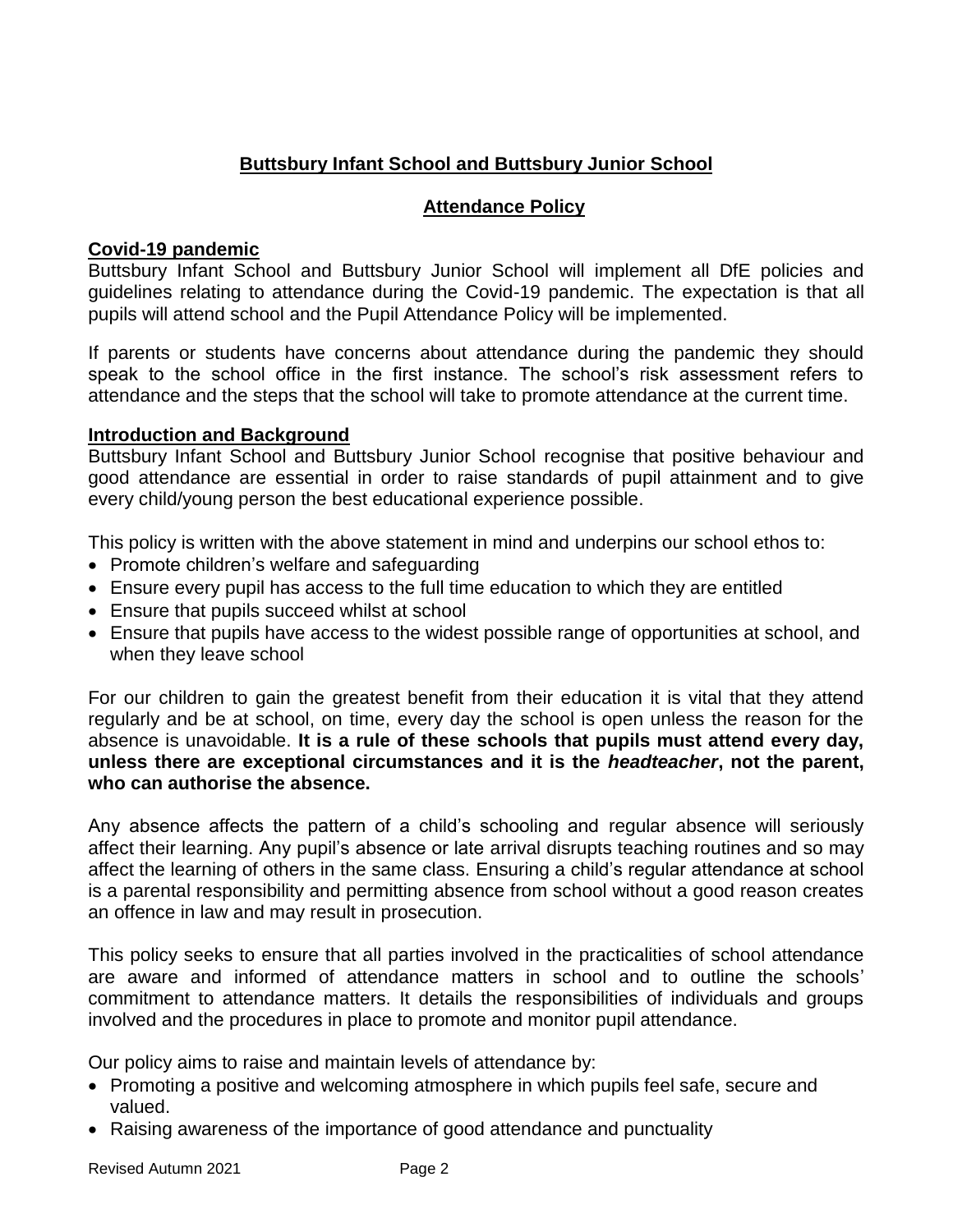• Ensuring that attendance is monitored effectively and reasons for absences are recorded promptly and consistently.

# **Promoting Regular Attendance**

Children's attendance is likely to be better if children are happy at school and engaged in their learning. We therefore regularly review our curriculum to ensure it meets the needs of the children. As part of our curriculum we ensure that children's mental health and wellbeing is taught explicitly and children have avenues to talk and discuss their worries. Helping to create a pattern of regular attendance is the responsibility of parents, pupils and all members of school staff.

To help us all to focus on this we will:

- give parents/carers details on attendance in our newsletters
- report to parents/carers annually on their child's attendance with the annual school report.
- contact parents/carers should their child's attendance fall below the school's target for attendance.
- celebrate excellent attendance by displaying and reporting individual and class achievements
- Reward good or improving attendance

# **Understanding Types of Absence**

Every half-day absence from school has to be classified by the school (not by the parent/carer), as either AUTHORISED or UNAUTHORISED. This is why information about the cause of any absence is always required. Each half-day is known as a 'session'

**Authorised absences** are morning or afternoon sessions away from school for a genuine reason such as illness (although you will be asked to provide medical evidence for your child before this can be authorised), medical or dental appointments which unavoidably fall in school time, emergencies or other unavoidable cause.

**Unauthorised absences** are those which the school does not consider reasonable and for which no 'leave' has been given. This type of absence can lead to the Local Authority using sanctions and/or legal proceedings which may include issuing each parent with a Penalty Notice for £120, reduced to £60 if paid within 21 days or referring the matter to the Magistrates Court whereby each parent may receive a fine up to £2500 and/or up to 3 months in prison. If you are found guilty in court you will receive a criminal conviction.

Unauthorised absence includes, however is not exhaustive:

- Parents/carers keeping children off school unnecessarily e.g. because they had a late night or for non-infectious illness or injury that would not affect their ability to learn.
- Absences which have never been properly explained
- Children who arrive at school after the close of registration are marked using a 'U'. This indicates that they are in school for safeguarding purposes however is recorded as an absence for the session.
- Shopping trips
- Looking after other children or children accompanying siblings or parents to medical appointments
- Their own or family birthdays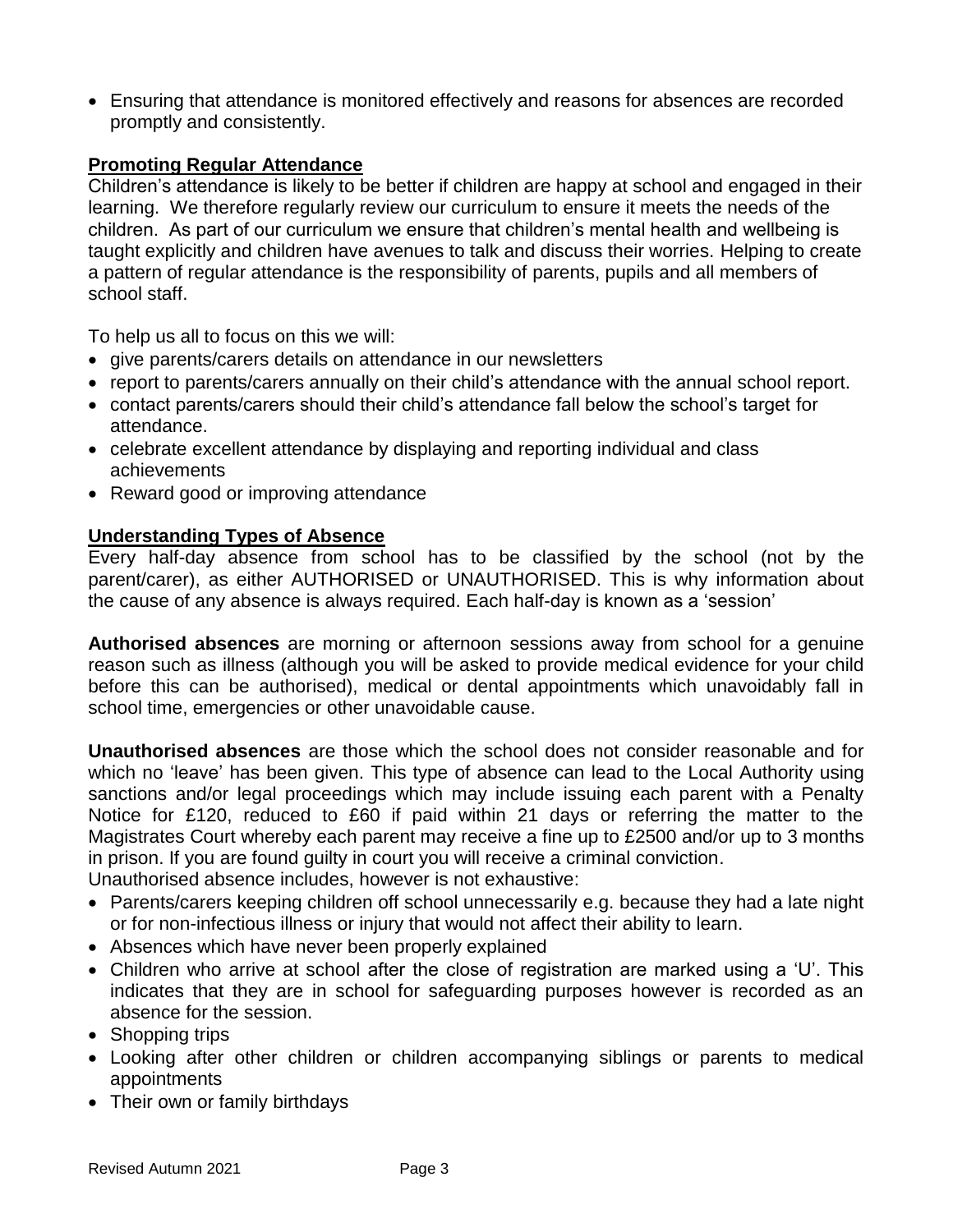- Holidays taken during term time without leave, not deemed 'for exceptional purposes' by the headteacher- may result in school applying to the local authority to issue a penalty notice or if you have previously been issued a Penalty Notice, the school may request a direct prosecution by the local authority.
- Day trips
- Other leave of absence in term time which has not been agreed

# **School Attendance and the Law**

**There is no longer any entitlement in law for pupils to take time off during the term to go on holiday.** In addition, the Supreme Court has ruled that the definition of regular school attendance is "in accordance with the rules prescribed by the school".

The Education (Pupil Registration) (England) Regulations 2006 were amended in September 2013. All references to family holidays and extended leave have been removed. The amendments specify that headteachers may not grant any leave of absence during term time unless there are "exceptional circumstances" and they no longer have the discretion to authorise up to ten days of absence each academic year.

It is a rule of this school that a leave of absence shall not be granted in term time unless there are reasons considered to be exceptional by the headteacher, irrespective of the child's overall attendance. Only the headteacher or his/her designate (not the local authority) may authorise such a request and all applications for a leave of absence must be made in writing on the prescribed form provided by the school. Where a parent removes a child when the application for leave was refused or where no application was made to the school, the issue of a penalty notice may be requested by this school.

# **At** *Buttsbury Infant School and Buttsbury Junior School* **'exceptional circumstances' will be interpreted as:**

... being of unique and significant emotional, educational or spiritual value to the child which outweighs the loss of teaching time (as determined by the headteacher). The fundamental principles for defining 'exceptional' are events that are "rare, significant, unavoidable and short". By 'unavoidable' we mean an event that could not reasonably be scheduled at another time.

# **We will not consider applications for leave during term time:**

- At any time in September. This is very important as your child needs to settle into their new class as quickly as possible.
- During assessment and test periods in the school's calendar affecting your child.
- When a pupil's attendance record already includes any level of unauthorised absence or they have already been granted authorised leave within that academic year.

Whilst any child may occasionally have time off school because they are ill, sometimes they can be reluctant to attend school. Any problems with regular attendance are best sorted out between the school, the parents and the child. If a parent thinks their child is reluctant to attend school then we will work with that family to understand the root problem and provide any necessary support. We can use outside agencies to help with this such as the School Nurse, Local Authority Attendance Compliance Team or a Child and Family Support Worker.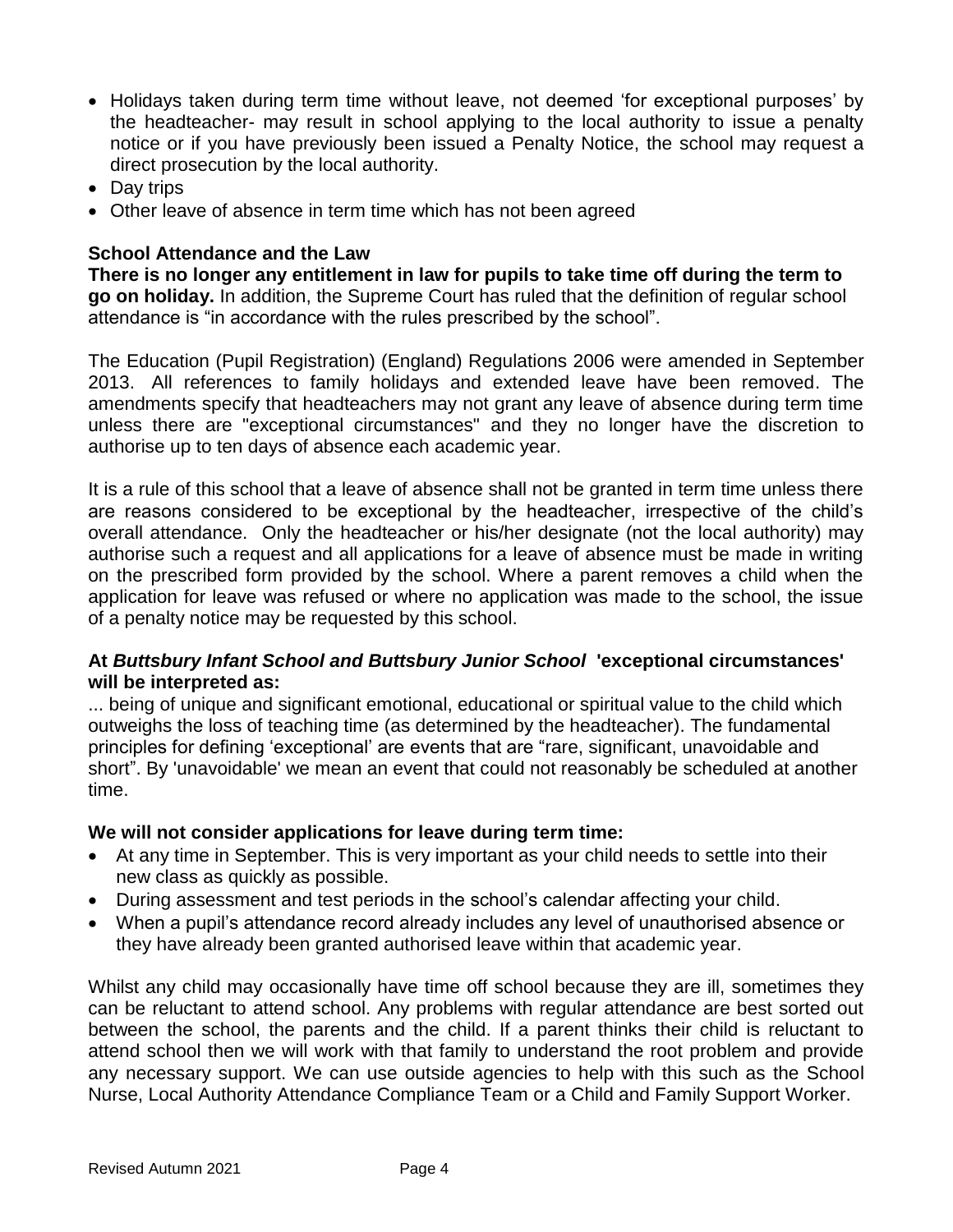# **Persistent Absenteeism (PA)**

A pupil is defined by the Government as a **'persistent absentee'** when they miss 10% or more schooling across the school year for whatever reason. Absence at this level will cause considerable damage to any child's education and we need a parent/carer's fullest support and co-operation to tackle this.

We monitor all absence, and the reasons that are given, thoroughly. If a child is seen to have reached the PA mark or is at risk of moving towards that mark we will inform the parent/carer. PA pupils are tracked and monitored carefully. We also combine this with academic tracking where absence affects attainment. All our PA pupils and their parents are subject to a school based meeting and the plan may include: allocation of additional support through the School Nurse, Local Attendance Adviser, Home School Liaison Worker, Local Authority, Family Solutions or Social Care. We may also use circle time, individual incentive programmes, individual targets and participation in group activities to support us in raising attendance.

# **Absence Procedures**

# **If a child is absent from school the parent/carer must follow the following procedures:**

- Contact the school on the first day of absence before *9.20 am*. The school has an absence answer phone available to leave a message
- Contact the school on every further day of absence, again before *9.20am*
- Ensure that your child returns to school as soon as possible and you provide any medical evidence if requested to support the absence.

# **If your child is absent we will:**

- Telephone or text you on the first day of absence if we have not heard from you however it is your responsibility to contact us
- Write to you if your child's attendance is below 95%
- Invite you in to school to discuss the situation with our School Welfare Officer, Child and Family Support Worker or Headteacher if absences persist
- Refer the matter to the Local Authority for relevant sanctions if attendance deteriorates following the above actions

# **Attendance Compliance Team**

Parents are expected to contact school at an early stage and to work with the staff in resolving any problems together. This is nearly always successful. If difficulties cannot be sorted out in this way, the school may refer the child to the Local Authority. Local Authority Attendance Specialists work with schools, families and other professionals to reduce persistent absence and improve overall attendance. If attendance does not improve, legal action may be taken in the form of a Penalty Notice (see Annex A for the Essex Code of Conduct), prosecution in the Magistrates Court or the application of an Education Supervision Order, designed to strengthen parental responsibilities and ensure improved attendance.

# **Lateness**

Poor punctuality is not acceptable. If a child misses the start of the day they can miss work and do not spend time with their class teacher getting vital information and news for the day. Late arriving pupils also disrupt lessons, can be embarrassing for the child and can also encourage absence. Good time-keeping is a vital life skill which will help our children as they progress through their school life and out into the wider world.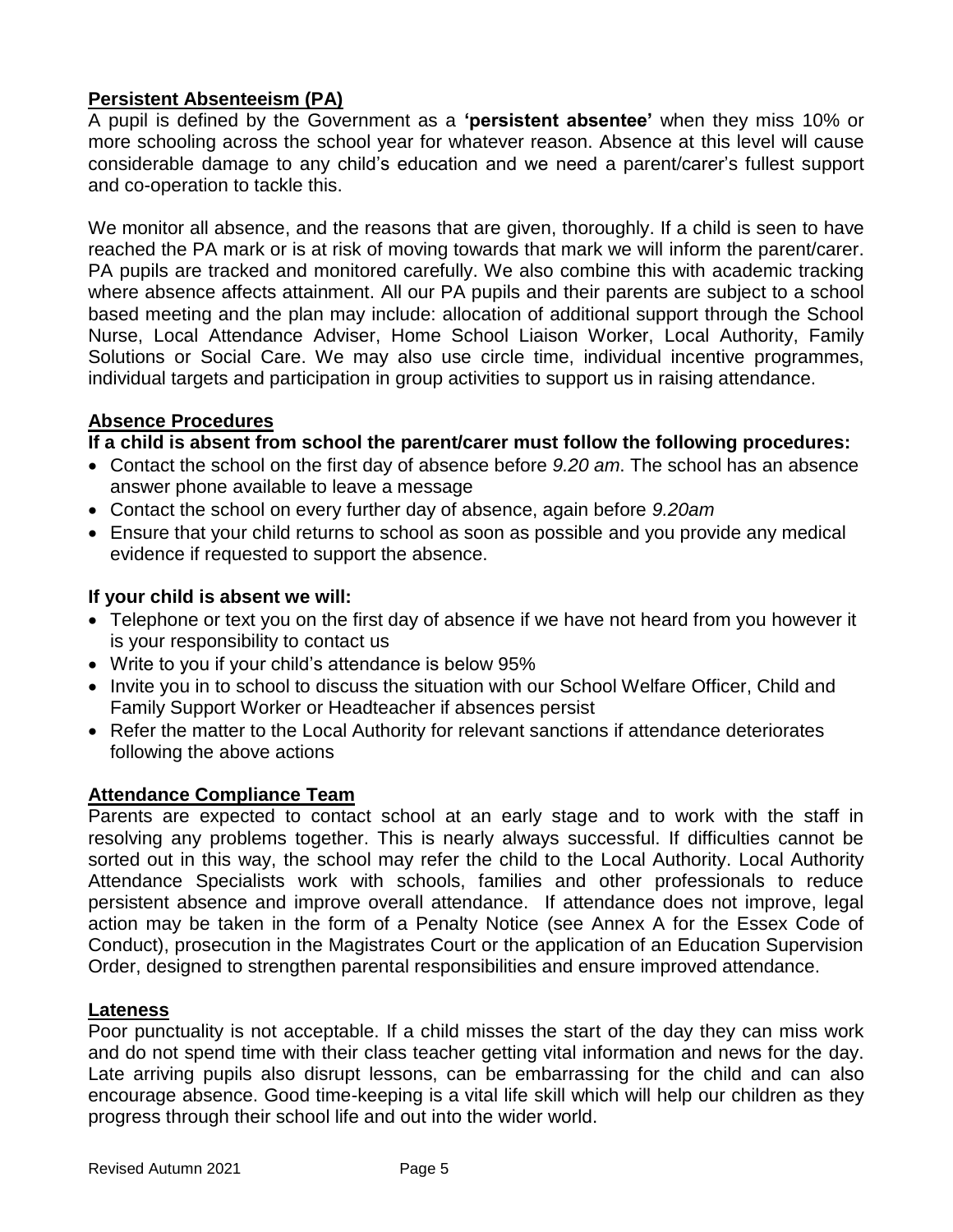## **How we manage lateness:**

## **Buttsbury Infant School**

The school day starts at **8.50 am.** The classroom doors open 10 minutes prior to this to allow a 'window' for drop off. Registers close at **9.00am**. Your child will receive a late mark 'L' if they are not in by that time. Children arriving after **8.50am** are required to come in to school via the School Office accompanied by a parent or carer, the parent/carer will sign them in and provide a reason for their lateness which is recorded. Lateness is monitored closely and the school may send letters home if the lateness is persistent.

# **Buttsbury Junior School**

The school day starts at 8.40am. Registers close at 9.00am. Your child will receive a late mark 'L' if they are not in by that time. Children arriving after 8.40am are required to come in to school via the School Office accompanied by a parent or carer, the parent/carer will sign them in and provide a reason for their lateness which is recorded. Lateness is monitored closely and the school may send letters home if the lateness is persistent.

At **9.00am** the registers will be closed in both schools. In accordance with the Regulations, if your child arrives after that time they will receive a mark that shows them to be on site 'U', but this will **not** count as a present mark and it will mean they have an unauthorised absence. This may mean that you could face the possibility of being issued with a Penalty Notice if the problem persists. If your child has a persistent late record you will be asked to meet with the School Welfare Officer and/or Child and Family Support Worker, but you can approach us at any time if you are having problems getting your child to school on time. We expect parents and staff to encourage good punctuality by being good role models to our children and celebrate good class and individual punctuality.

If leave of absence is authorised, the school will not provide work for children to do during their absence.

## **Deletion from Roll**

For any pupil leaving Buttsbury Infant School or Buttsbury Junior School, other than at the end of Year 2/Year 6, parents/carers are required to inform the school in writing, providing the school with the following information –

Child's name, class, current address, date of leaving, new home address, name of new school, address of new school. This information is essential to ensure that we know and safeguard the whereabouts of all of our pupils.

It is crucial that parents keep school updated with current addresses and contact details for key family members in case of emergency.

## **Summary**

The school has a legal duty to publish its absence figures to parents and to promote attendance.

Equally, parents have a duty to make sure that their children attend school, on time, every day.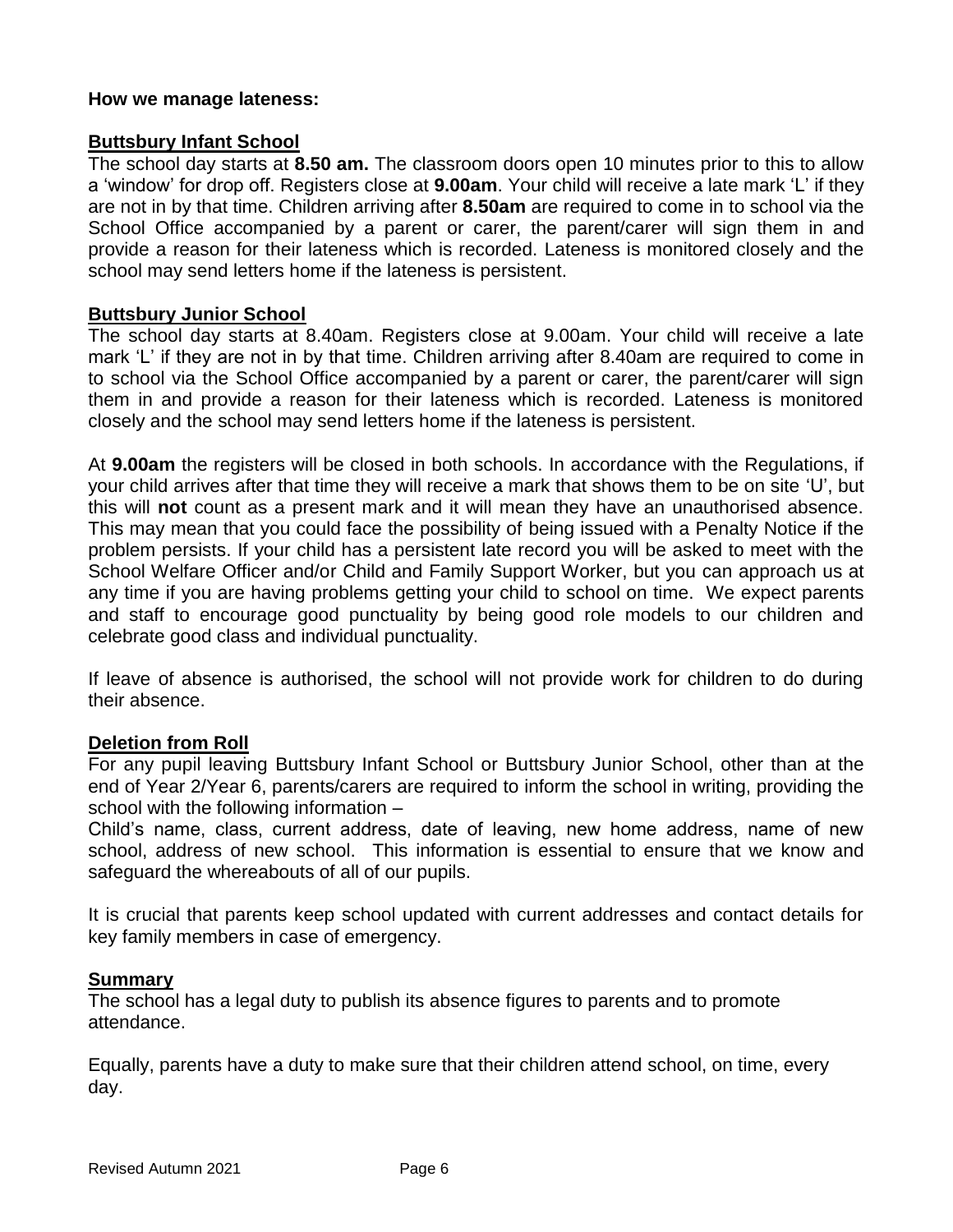All school staff and the Governing Body are committed to working with parents and pupils as the best way to ensure as high a level of attendance as possible.

# **Annex A**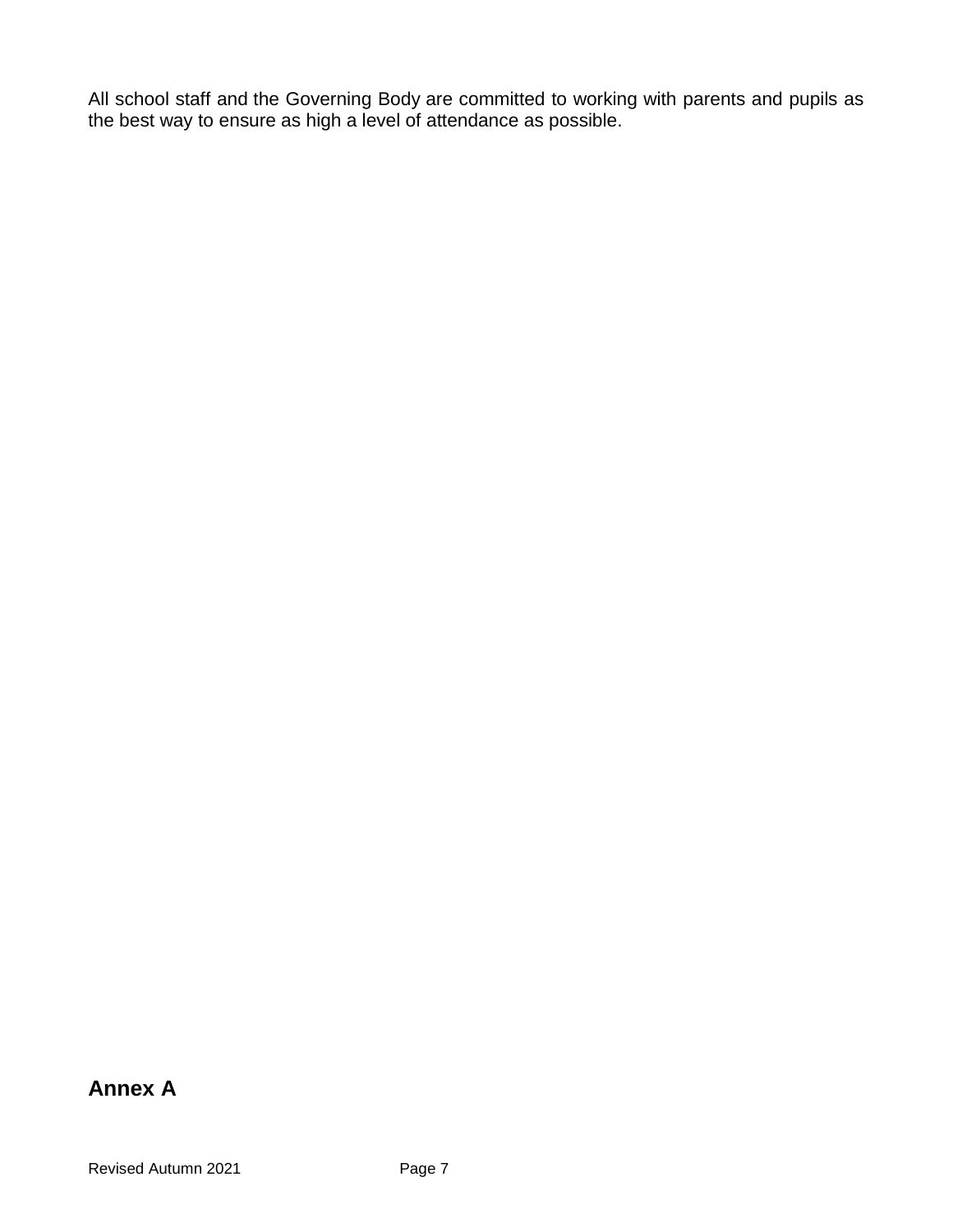# **ESSEX CODE OF CONDUCT PENALTY NOTICES FOR PARENTS OF TRUANTS AND PARENTS OF PUPILS EXCLUDED FROM SCHOOL ANTI-SOCIAL BEHAVIOUR ACT 2003 SECTION 23**

The purpose of this local code of conduct is to ensure that the powers are applied consistently and fairly across the Local Authority area to all Essex residents.

The Government requires Local Authorities to issue a code of conduct and any persons issuing Penalty Notices to a parent<sup>1</sup> must do so in accordance with this protocol. Essex County Council is legislatively responsible for administering the Penalty Notice scheme and will do so in accordance with a number of legislative and nonlegislative requirements.

The Essex code has been agreed following consultation with;

- Essex County Council representatives Attendance Compliance Team and Essex Legal Services.
- Representatives from Governing Bodies and Headteachers of Essex Schools
- Essex Police
- Persons accredited under Essex Police's Community Safety Accreditation Scheme (CSAS)

The Code of Conduct is in accordance with the following legislation;

#### **LEGISLATIVE FRAMEWORK FOR EDUCATION PENALTY NOTICES**

The legal framework governing school attendance and the responsibilities of parents of excluded pupils, schools and the LA is set out in a succession of acts, regulations and other guidance.

#### **Education Act 1996**

Under Section 7 of the Act: the parent is responsible for making sure that their child of compulsory school age receives efficient full time education that is suitable to the child's age, ability and aptitude and to any special educational needs that the child may have, this can be by regular attendance at school, or otherwise (the parent can choose to educate their child themselves). If it appears to the LA that a child of compulsory school age is not receiving a suitable education, either by regular attendance at school or otherwise then they must begin procedures for issuing a School Attendance Order under Section 437 of the Education Act 1996. If a child of compulsory school age who is registered at a school fails to attend the school regularly the parent is guilty of an offence under Section 444(1) of the Education Act 1996. In addition, if it can be proved that a parent knew of the child's non-attendance and failed to act, then they may be found guilty under Section 444(1 A). This offence (known as the higher or aggravated offence) can lead to a warrant being issued compelling a parent to attend court and conviction may result in a higher level fine and/or a custodial sentence.

## On 6 April 2017, in the case of Isle of Wight Council v Platt [2017] UKSC 28, the Supreme Court ruled that the word 'regularly' means 'in accordance with the rules prescribed by the school.'

#### **Anti-social Behaviour Act 2003**

 $\overline{a}$ 

<sup>&</sup>lt;sup>1</sup> All those defined as a parent under Section 576 Education Act 1996 are parents for the purpose of these provisions. This means that all natural parents, whether they are married or not; any person who, although not a natural parent, has parental responsibility (as defined in the Children Act 1989) for a child or young person; and any person who, although not a natural parent, has care of a child or young person. Having care of a child or young person means that a person with whom the child lives and who looks after the child, irrespective of what their relationship is with the child, is considered to be a parent in education law. Parent means each and every parent coming within the definition (whether acting jointly or separately) and should not be taken to mean that provisions only apply to parent in the singular. As with prosecutions under Section 444 Education Act 1996 a penalty notice may be issued to each parent liable for the offence.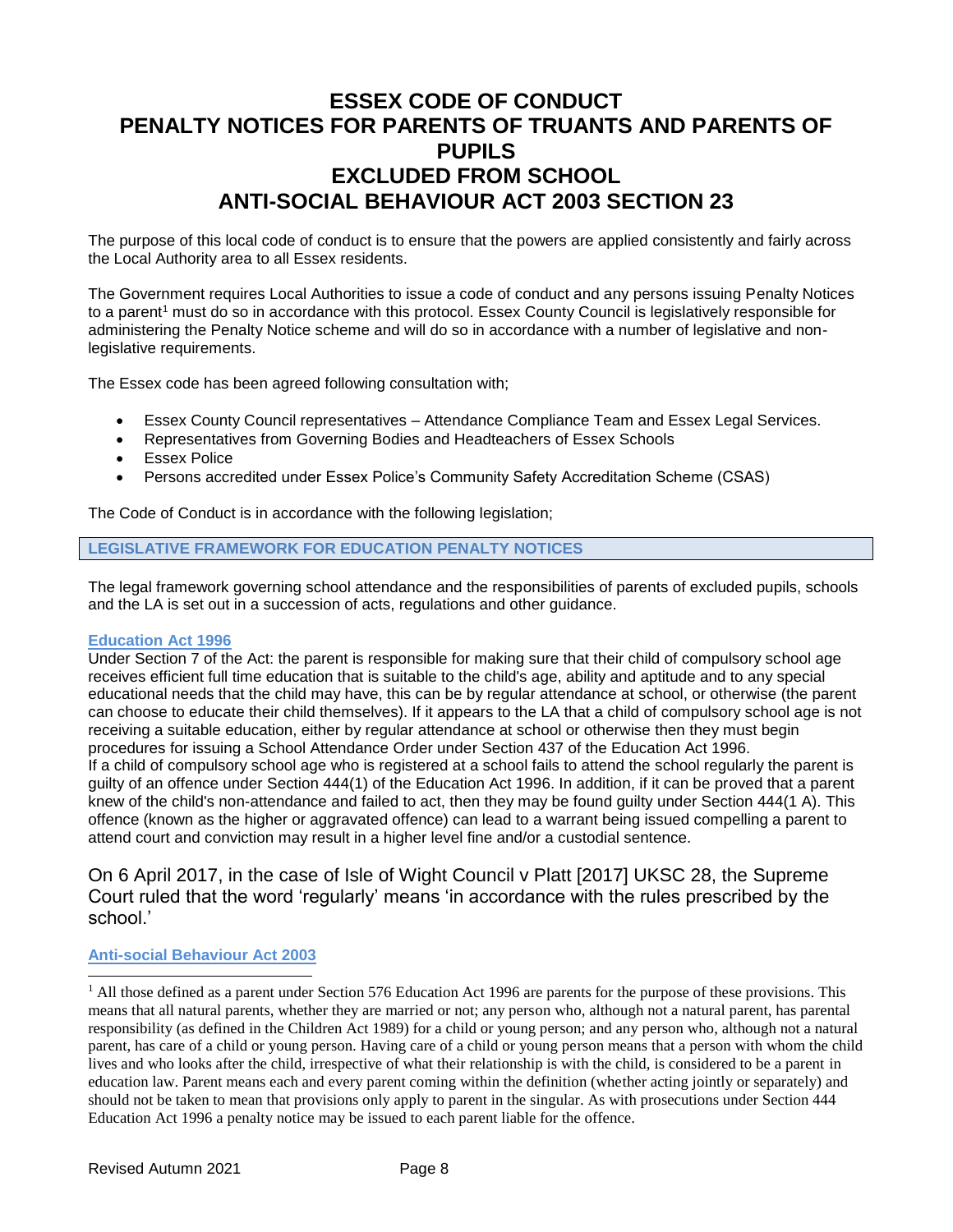#### <http://www.legislation.gov.uk/ukpga/2003/38/contents>

The Act added two new sections (444A and 444B) to the Education Act. It introduced penalty notices as an alternative to prosecution under Section 444; the issuing of penalty notices is governed by:

- The Education (Penalty Notices) (England) Regulations 2007
- The Education (Penalty Notices) (England) (Amendment) 2013

<http://www.legislation.gov.uk/uksi/2013/757/contents/made>

#### **Children Act 1989**

<http://www.legislation.gov.uk/ukpga/1989/41/section/36>

**Crime and Disorder Act 1998** 

<https://www.legislation.gov.uk/ukpga/1998/37/section/16>

**Education and Inspections Act 2006** 

<http://www.legislation.gov.uk/ukpga/2006/40/contents>

**The Education (Pupil Registration) (England) Regulations 2006 (Amended 2013)**

<http://www.legislation.gov.uk/uksi/2013/756/regulation/2/made>

#### **AUTHORISATION TO ISSUE PENALTY NOTICES**

Primary responsibility for issuing penalty notices rests with the Local Authority (LA). It has been agreed that the Attendance Compliance Team, on behalf of Essex LA, will usually issue penalty notices. The Service will administer the scheme from any funds obtained as a result of issuing penalty notices.

Head Teachers (and Deputy Head Teachers and Assistant Head Teachers authorised by the head teacher) and police, and persons accredited by the community safety accreditation scheme are all able to issue the notices under the Act, although there is no requirement for them to do so.

In Essex it has been agreed that the Police and Head Teachers will not issue penalty notices to parents. Persons accredited through the Community Safety Accreditation Scheme<sup>2</sup> are authorised to do so.

#### **CIRCUMSTANCES IN WHICH A PENALTY NOTICE MAY BE ISSUED**

Penalty Notices apply to pupils of statutory school age, which commences the term immediately following the child's 5<sup>th</sup> birthday and finishes on the last Friday in June of school year in which they turn 16.

Penalty notices will only be issued as a conclusion to a series of processes and when all attempts to address school attendance matters have been unsuccessful. If a previous Penalty Notice has been unsuccessful, rationale and justification should be provided as to why issuing another Penalty Notice would improve the attendance of the student. If schools are not aware of any previous or current legal interventions they must email [attendancecompliance@essex.gov.uk](mailto:attendancecompliance@essex.gov.uk) . A response will be sent within 3 working days. Parents cannot be penalised more than once for the same period of absence.

 $\overline{a}$ 

<sup>2</sup> Accredited companies at time of this publication are Attendance Solutions Essex, Aquinas School Attendance Provisions and NEMAT Support Services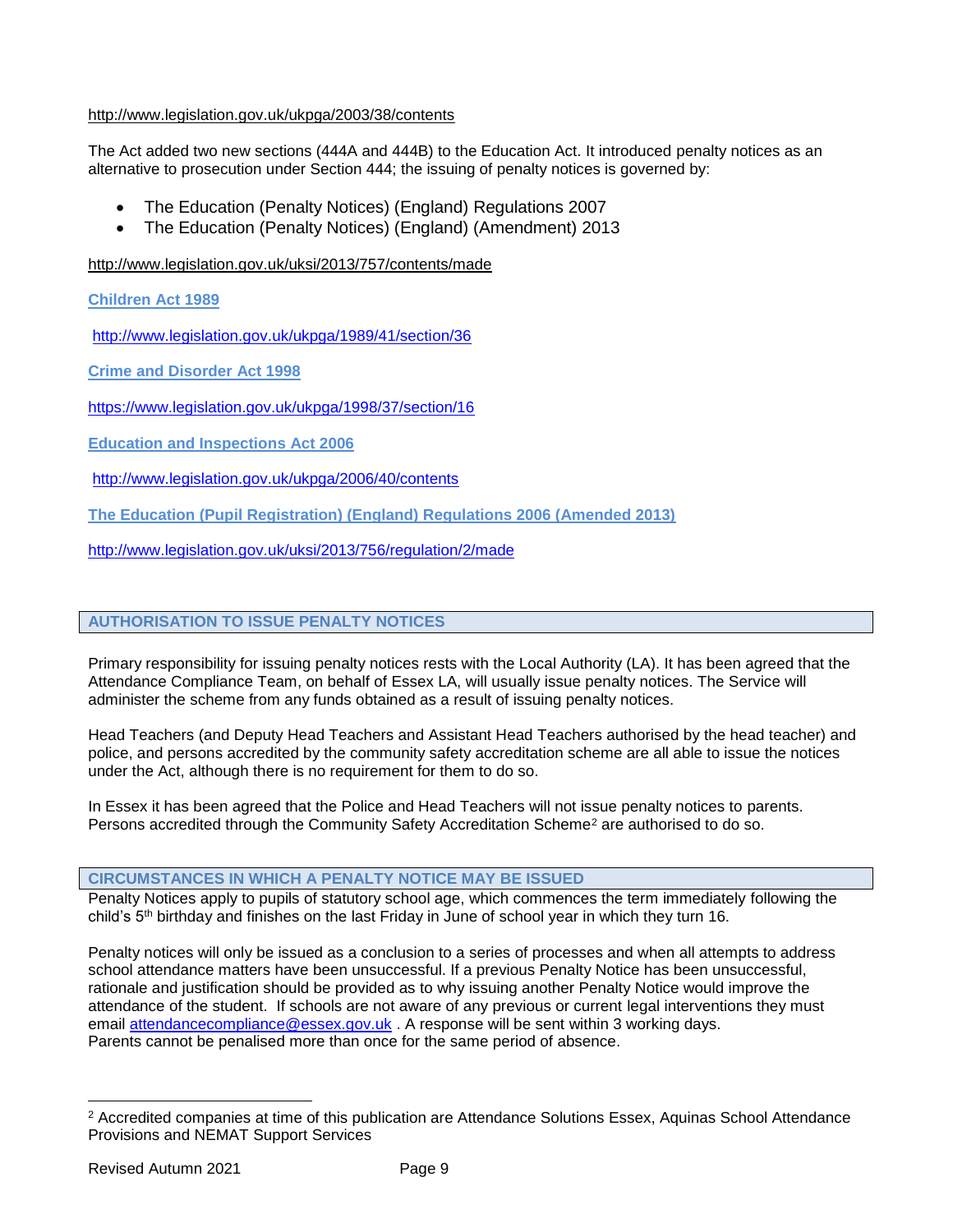Domestic and European legislation and case law makes it clear that when serving a formal Notice in criminal proceedings, the recipient must be clearly and unambiguously identified. For the Purpose of issuing a Penalty Notice under this Code, the parent's first and last name must be cited on the Notice and any covering letter. Essex partners have agreed to use Penalty Notices for the following circumstances however the offence under s444 Education Act 1996 is the same whether issued for unauthorised leave of absence (ULA) or irregular school attendance (ISA):

#### **Penalty notices for unauthorised leave of absence (ULA)<sup>3</sup>**

Penalty Notices may be issued where there have been at least 10 consecutive sessions of unauthorised absence for the purpose of a holiday, whereby a parent made an application to the School which the Head Teacher has deemed not for exceptional circumstances. In addition, a Penalty Notice may also be issued, whereby the parent did not submit a leave of absence request, however the school have reason to believe the absence was for the purpose of a holiday and should not be authorised as parent has not provided any additional evidence which the Head Teacher deems appropriate to support the absence. In addition to the above criteria, due to the importance of pupils settling into school at the commencement of the school year, Penalty Notices may also be issued if there have been at least 6 consecutive sessions of unauthorised absence during the first two weeks of September due to a term-time holiday.

The Local Authority requests that for Penalty Notices to be issued, parents must be duly warned of the legal ramifications under separate cover if they remove their child from school for the purpose of a holiday. Schools/Academies must reference the use of Penalty Notices within their Attendance Policy which must be available to all parents/carers online and/or in hard copy within the school, accessible to parents to read. Schools should remind parents of the protocol regarding leave of absence during term time.

#### **Penalty Notices for Irregular School Attendance (ISA)**

Penalty Notices may be issued where there has been at least 10 sessions of unauthorised absence during the previous 10 school weeks.

Parents must have been issued with a Legal Action Warning Letter with accompanying Legal fact sheet and given opportunities to inform the school of any factors impacting on their ability to ensure their child attends school regularly. Warning letters are valid for 18 calendar weeks.

The Local Authority advises that the following template is used for irregular school attendance referrals as this has been specifically designed to enable the progression of cases if appropriate. This letter must be on headed paper from the school or accredited persons issuing the notice. The legal fact sheet must be included

[https://schools.essex.gov.uk/pupils/Attendance\\_Compliance/Documents/Legal%20Action%20Warning%20Letter](https://schools.essex.gov.uk/pupils/Attendance_Compliance/Documents/Legal%20Action%20Warning%20Letter%20for%20schools.docx) [%20for%20schools.docx](https://schools.essex.gov.uk/pupils/Attendance_Compliance/Documents/Legal%20Action%20Warning%20Letter%20for%20schools.docx) .

Failure to adequately issue warning to parents may result in the Penalty Notice being withdrawn or not issued.

All penalty notice referrals or notifications from Accredited Persons must be sent via Essex County Council's online portal and all relevant pre-referral work in accordance with the Local Authority requirements must be uploaded alongside the referral/notification.

The Local Authority must be satisfied that the substantive offence in accordance with s.444 Education Act 1996 has been committed prior to issuing a Penalty Notice.

Evidence of attempts to address attendance concerns within the previous 8 weeks prior to requesting or notifying of a Penalty Notice must be submitted. Satisfactory evidence includes letters, notes of home visits, meetings, telephone calls etc.

N.B. *for ULA and ISA PN's consideration should always be given to whether it is appropriate to issue to absent parents.*

 $\overline{a}$ 

<sup>3</sup> Truancy/unauthorised/irregular school attendance refers to absence from school without permission or good reason and the absence is unauthorised by the school.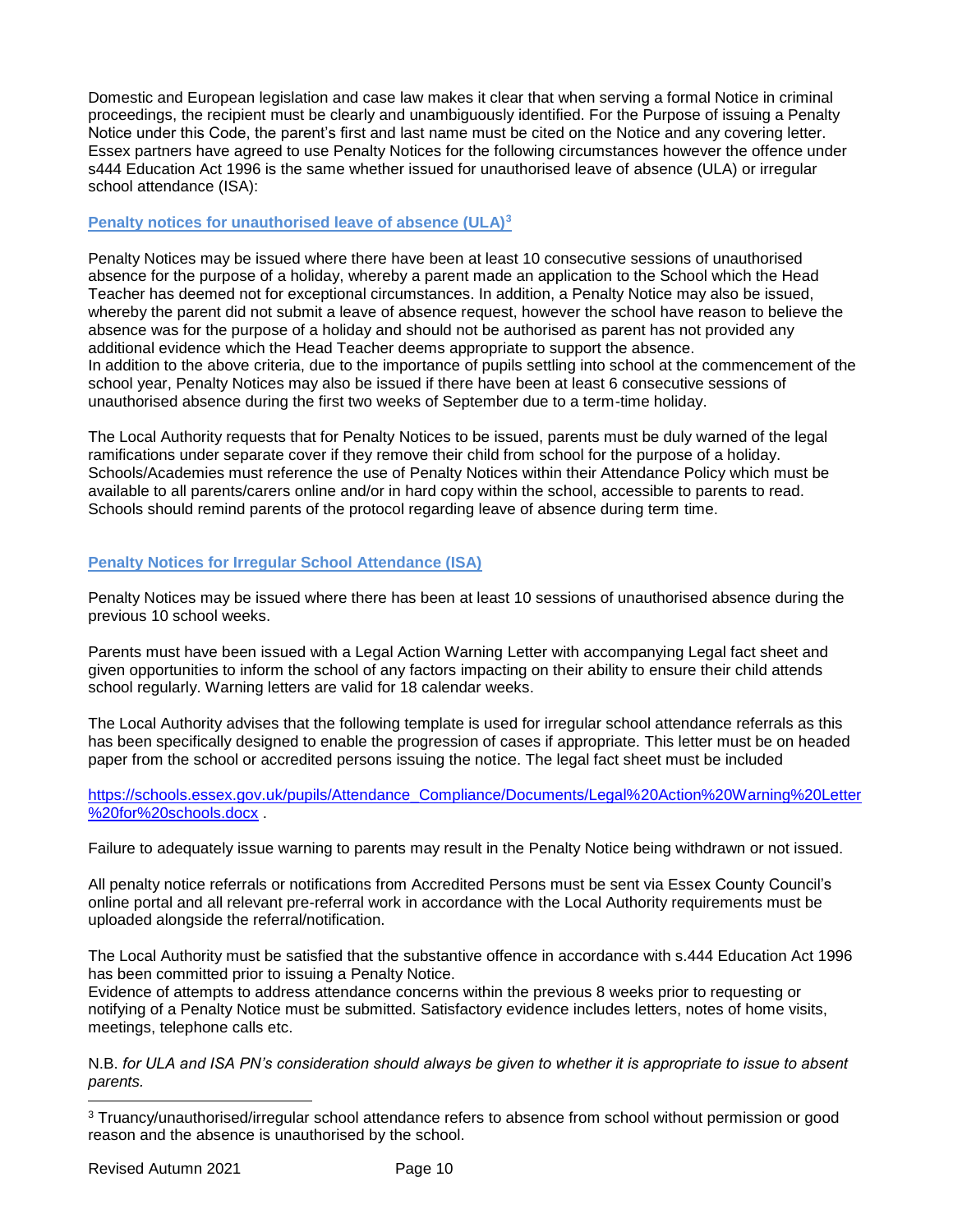#### **Number of Penalty Notices which can be issued for Irregular school attendance/unauthorised leave of absence**

Discretion will be used to enable up to two penalty notices to be issued to each parent for each child within a twelve month period. If the law continues to be broken around school attendance the Attendance Compliance Team may instigate legal proceedings.

**Number of Penalty Notices which can be issued for pupils identified during a school attendance and exclusion sweep** 

School attendance and exclusion sweeps take place in Essex and children stopped are often with parents condoning the absence.

If the Head Teacher has not authorised the absence of a pupil stopped by a Local Authority Officer and Police Officer on a sweep and there has been at least 9 unauthorised absences for that pupil during the preceding 10 schools weeks, school will issue a legal action warning letter to the parent within 14 days. If there are any further unauthorised absences, during the following 18 calendar weeks a referral to the Attendance Compliance Team may be submitted for a Penalty Notice to be issued.

Essex will issue no more than two penalty notices to a parent in a twelve month period for pupils identified on a school attendance and exclusion sweep. If the law continues to be broken around school attendance the Attendance Compliance Team will instigate legal proceedings.

#### **Excluded children**

When a child is excluded from school, the parent will be responsible for ensuring that their child is not found in a public place during normal school hours on the first five days of each and every fixed period or permanent exclusion. (Section 103 Education and Inspections Act)

The excluding school must have notified the parent informing them of their duty and warning that a penalty notice could be issued.

Where there is more than one person liable for the offence, a separate penalty notice may be issued to each person.

Where a pupil is present in a public place in the first five days of a fixed period exclusion the Essex Local Authority would issue a penalty notice if the school is in their area. Where the child has been permanently excluded, it would be the authority where the child resides.

**Number of penalty notices which can be issued for exclusion**

Essex will issue a maximum of 2 penalty notices per parent for each child during a 12 month period.

#### **Number of penalty notices which can be issued for unauthorised leave of absence**

Essex will issue no more than two penalty notices to a parent in a twelve month period for unauthorised leave of absence. If the law continues to be broken around school attendance, the Attendance Compliance Team will consider further legal interventions.

#### **PAYMENT OF PENALTY NOTICE**

The penalty for each parent issued with a Penalty Notice is £120 for each child, however if paid within 21 days of receipt of the notice, it is reduced to £60. (Service by post is deemed to have been effected, unless the contrary is proved, on the second working day after posting the notice by first class post).

All penalties are paid to the LA and revenue generated is retained to administer the system and contribute towards s444 prosecutions following the non-payment of the Penalty Notice.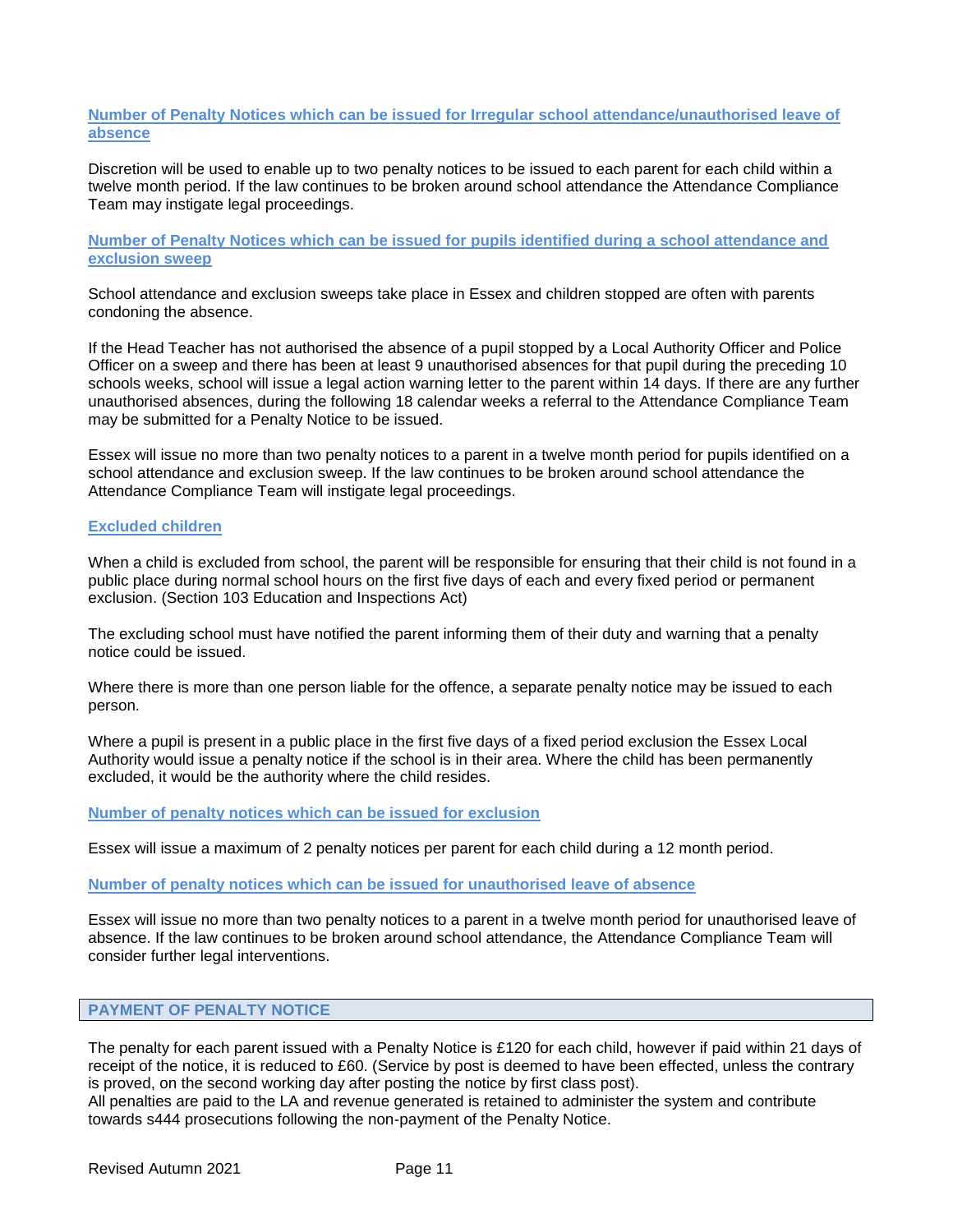If the penalty is not paid in full by the end of the 28 day period, the Attendance Compliance Team will either prosecute for the offence to which the notice applies or withdraw the notice. The prosecution is not for nonpayment of the notice but is a prosecution for irregular school attendance – Education Act 1996 Section 4441.

There is no statutory right of appeal against the issuing of a penalty notice.

#### **WITHDRAWAL OF PENALTY NOTICE**

A penalty notice may be withdrawn by the local authority named in the notice under the following circumstances:

- Where the local authority deems it ought not to have been issued i.e. where it has been issued outside the terms of the local code of conduct or where the evidence does not support the issuing of a penalty notice
- It appears to the local authority that the notice contains material errors
- Where it has been issued to the wrong person named as the recipient.

#### **CO-ORDINATION BETWEEN THE LOCAL AUTHORITY AND ITS LOCAL PARTNERS**

The Attendance Compliance Team and its local partners will review this Code of Conduct bi-annually unless local needs require otherwise.

#### **VERSIONS**

Original Code of Conduct was introduced in September 2004. Most recent revision - November 2017 Revised March 2019 for implementation from April 2019